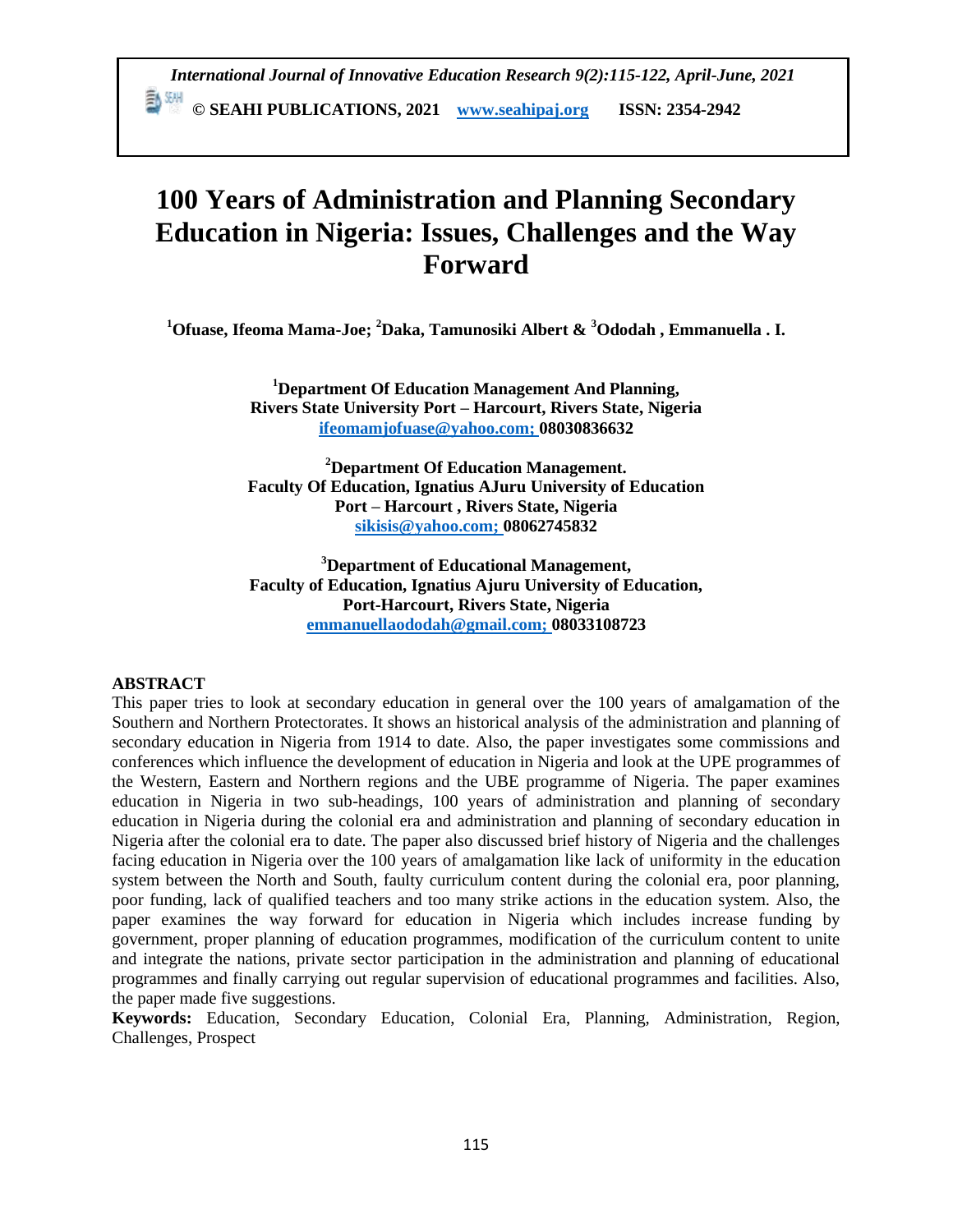# **INTRODUCTION**

The history of Nigeria is traced back to prehistoric settlers living in the area as early as 11,000BC (Kosemani, 2002). Numerous ancient African civilization settled in the region that is today Nigeria. Nigeria was colonized by the British in 1885, and became a British protectorate in 1901. Nigeria is an amalgam of ancient kingdom, Caliphates, Empires, and City states with a long history of organized societies.

The name Nigeria was adopted in the year 1887 by Flora Shaw to designate the British protectorates on the River Niger. In 1914, the Southern and the Northern Protectorates were amalgamated to form a single colony of Nigeria. Thus, recently, Nigeria celebrated her centenary to mark 100 years of existence as a Nation.

Nigeria witnessed the emergency of Islamic Education before the Christians Missionary who were motivated by their guest to propagate the Christian faith brought Western (formal) education to the Nigerian Colony in 1842 (Kosemani, 2002). According to Dienye (2003), Modern Education started in Nigeria when Mr & Mrs. Decraft established the first school in Badagry on their arrival in 1842 which they named Nursery of the infant church . Amongst, the Christian missionaries who pioneered the western education in Nigeria were.

The Christian Missionary Society (CMS) that made the greatest contribution towards the development and expansion of education on the Nigeria soil. Thus, as primary education began to gain popularity. With other missionary societies, like the Methodist, Presbyterian and later Catholics founding their own primary education centers, efforts geared, towards the production of required manpower by the colonial administrators led to the establishment of Grammar Schools. Girls' Grammar School was opened in Lagos in 1859 while the Catholic Mission founded theirs also in Lagos in 1878.

According to Fafunwa in Kosemani (2002) education is defined as the process by which a young child or adult develops the abilities and other behavioural forms which are of positive or acceptable value to the society in which he lives. Education is the process whereby our generation passes on to the next its knowledge and wisdom. Also, education is a process that develops the human mind, the personality, the potential and impacts useful and relevant skills, to individuals thereby enhancing the growth of the society (Kosemani, 2002).

In every society or Nation, education is a common practice no society can survive without education. In the nucleus of the life of every society lies education irrespective of how it is organized Education accounts for a society's prosperity, preservation of values, socio-political reforms, economics growth etc.

Education in Nigeria started even before the arrival of the colonial masters (Daka, 2004). Nigeria had a traditional system of education although comparative to what is today known as Western education, it had its flaws in terms of organization. Thus, it is worthy of note that, it significantly accomplished the goals of education given the needs of the society as at that time.

Education is primarily aimed or concerned with meeting the developmental needs of the society be it formal or informal education and making the learner functional in the society. The traditional system of education according to Kosemani (2002) contributed to the development and formation of young folks into responsible and functional adults and preservation of cultural values, morals and folkways. It also help in sustaining the political and economic structures of the pre-colonial era.

# **An Overview of Secondary of Education Administration and Planning in Nigeria**

Educational administration and planning in Nigeria started from the colonial period when Nigeria was ruled by then British Government. The foundation for education was laid by the early missionaries who brought Christianity to West Africa. The initial aim of education was to train people to act as interpreters and recorders (clerks) for the missionaries (Akpan, 2018). Inam (2012) stated that the aim of education was to enable the recipients to learn and read the bible in English and local language, gardening and agriculture as well as train local school masters, catechists, and other clergymen. Education in the colonial era was controlled and administered through education ordinances.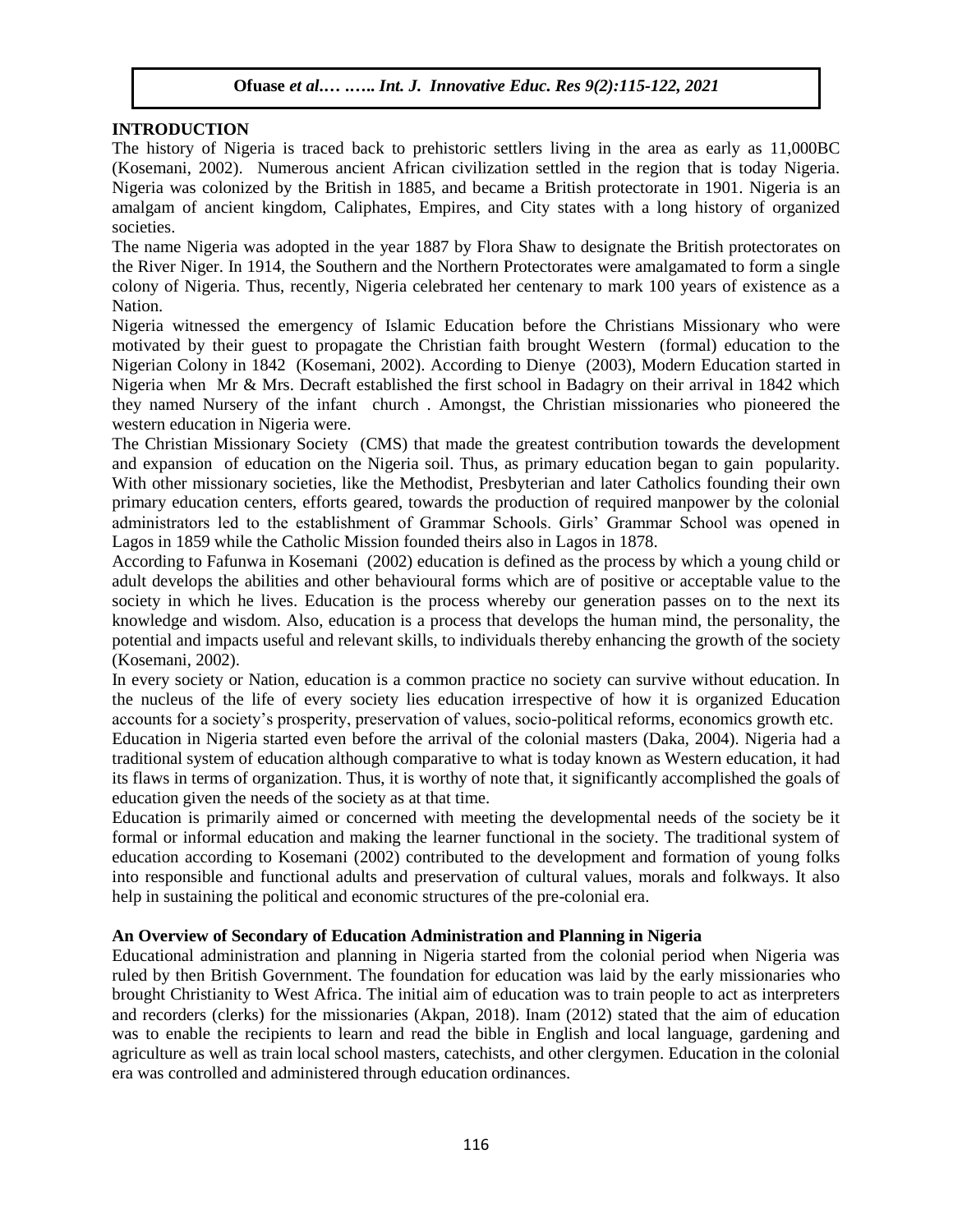The Phelps-Stokes commission report on education in British West African territories was another milestone in the development of educational administration and planning Nigeria. The commission was established in 1920 by the American Baptized Foreign Missionary Society to study the needs and resources of Africa with particular reference to the quantity and quality of education provided for the people and the study was funded by Phelps-stokes fund (Akpan, 2018). The commission after an extensive study, reported that education should be adopted to meet the needs of the people and the community. Thus, the recommendation of this commission led to the review of the educational system in Nigeria in 1929 by Mr. E.R.J Hussey, the then Director of Education for the amalgamated education departments of Northern and Southern provinces. He proposed a three levels of education for Nigeria, namely:

- (a) Primary education with duration of 6 years
- (b) Secondary education with duration of 6 years
- (c) Vocational higher education which was to provide vocational courses

#### **Issues in Secondary Educational Administration and Planning**

Administration and planning of education in Nigeria in the period under review will be accessed or discussed under two sub-headings. These sub-headings are as follows:-

- 1. Administration and Planning of secondary education in Nigeria during the colonial era between 1914-1960, and
- 2. Administration and planning of secondary education in Nigeria after the colonial era between 1960-2014

#### **Administration and Planning of Secondary Education in Nigeria during the Colonial Era between 1914-1960**

The colonial era in Nigeria started at the  $18<sup>th</sup>$  century, but the colonial period started properly in the 1900 and ended in 1960. In 1960, the Niger Coast Protectorate and some territories of the Royal Niger Company were united to form the Southern Nigeria Protectorate while other Royal Niger Company territories became the Northern Nigeria Protectorate. In 1914, the Northern and Southern Nigeria Protectorates were unified into the Colony and Protectorate of Nigeria at the time of amalgamation in 1914. There were four major educational issues which according to Kosememi (2002) had plagued the development of education in Nigeria for over sixty years. These issues were:

- 1. Uneven distribution of schools and pupils between the Southern and Northern Nigeria. For instance, while the Southern Nigeria with an estimated population of 7,858,699 in 1913 had a minimum pupils enrolment of 37,100. The Northern Province with an estimated population of 9,000,000 had only 1,131 pupils in schools. Also, the Southern province had none.
- 2. Dual control of education by the missionaries and government (including native administration which was very pre-dominant in the North because of the indirect rule system).
- 3. The educational gap between the Southern and Northern Nigeria due to geographical, religious and political reasons.
- 4. Intensive rivalry among Christian mission in Southern Nigeria which led to the indiscriminate establishment of unviable or mushroom schools as they were called.

This was the state of educational affairs in 1914 when the colony and protectorates of Southern and Northern Nigeria were politically amalgamated with Lord Lugard as the Governor-General.

Thus, administration and planning of education and by extension secondary education during the colonial era was by the colonial government and the missionaries in 1914. Lugard drafted an education ordinance and regulations for grant-in-aid to voluntary agency schools and in 1916, Lugard's draft was finally  $21<sup>st</sup>$ December, 1916 after due consultations between the government and mission officials. This ordinance became the first broad educational policy covering the whole country (Kosemeni, 2002). But however, the educational practices in the North and South remained different because the code which broke down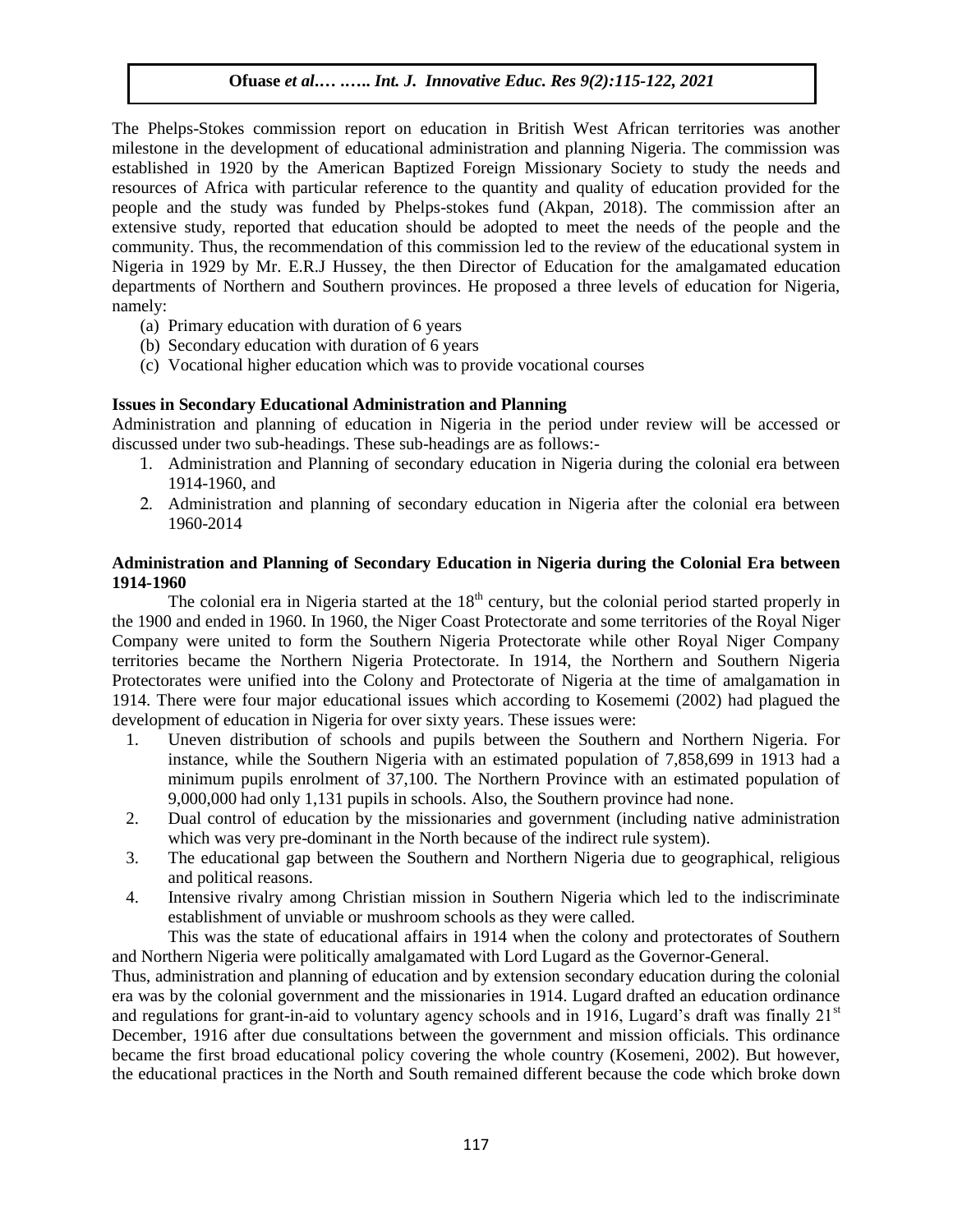the ordinance to the level of implementation applied only to the Southern provinces, that is to say, the ordinance was implemented only in the South while the North continued with its old system.

Furthermore, the ordinance included an increase in the financial participation in education by government and a measure of government control and supervision of all schools both as assisted and non-assisted by the government were amended to give the government power to inspect all voluntary agency schools and to close down schools where necessary. After the 1916 educational ordinance, other ordinances and educational commissions were set up for the effective administration and planning of secondary education in Nigeria. They include:

- The Phelp's-Stoke Commission (1920)
- The 1926 Education Ordinance in Nigeria
- Eric Hussey and the Amalgamation of the Education Department of Nigeria 1929
- The Morri's Ten-years Educational Development Plan 1942

It is worthy of note that, during the colonial era before and after the World War 11, administration and planning of secondary education in Nigeria was carried out by the Colonial Government and the Missionaries who were the voluntary agents and education at this period was westernized and Christianized and its curriculum as well was geared towards making the learners to work in the civil service. Traditional education during this period took the back seat and was a shadow of itself (Kosemani, 2002).

Here, the regional, local governments and missionaries were in charge in the administration and planning of education in Nigeria. During the colonial period, Nigeria had regions and these were the Northern, Western and Eastern regions, and they had the responsibilities for the establishment and administration of schools in their various regions with the Federal Government providing financial assistance and plays supervisory roles.

In the Western region, the leader of the government Chief Obafemi Awolowo in his first budgetary speech, indicated health and education as his priority areas. In July of the same year, the Western Minister of Education Chief Awokoya presented to the House a comprehensive proposal for the introduction and implementation of a Universal (free) Primary Education (UPE) scheme, in 1955 by extension secondary education which saw the introduction of secondary technical education and secondary modern schools and building of new classroom blocks. This free education was funded from the allocation gotten from the sales of cocoa. Also special tax paid by all taxable adults in the region contributed immensely to the funding of education. Planning of the programme was adequately done and the preparation for the implementation of the programme started early in 1952, while the actual implementation of the scheme in January 1958, which means that three good years were spent on planning. However, as a result of inadequate statistics for planning, the scheme experienced a few setbacks due to a preponderance of untrained teachers in the school system coupled with inadequate personnel.

In the Eastern region, administration and planning for education was done by the Eastern Regional Government in line with the Universal Primary Education (UPE) in early 1956. The UPE programme grew from major to monumental proportions because government bore 100 percent cost of the programme. The assumed local contribution immensely subsidized government expenditure on education. Kosemani (2002), stated that in 1956 alone, the Local Government spent \$725,717 on education and when the Regional Government abolished education rates, the Local Government saved approximately 3-4 million pounds in 1957 alone. According to Osokoya (2010) this marked the beginning of an educational revolution in Nigeria. This educational programme was free and compulsory. However, the programme crashed because of lack of consultations, lack of adequate finance and planning. Also, enrolment into schools became more than what was planned and estimated for by the Government.

In the Northern Region, formal western education was slow compared to the progress made in the Southern and Eastern Nigeria. Certain religions, political, social and geographical factors were responsible for this relatively slow progress. These were made possible because the North saw western education as Christian education, so they became suspicious of the gains of western education. Hence, there were more children in Koremic schools than the formal western schools.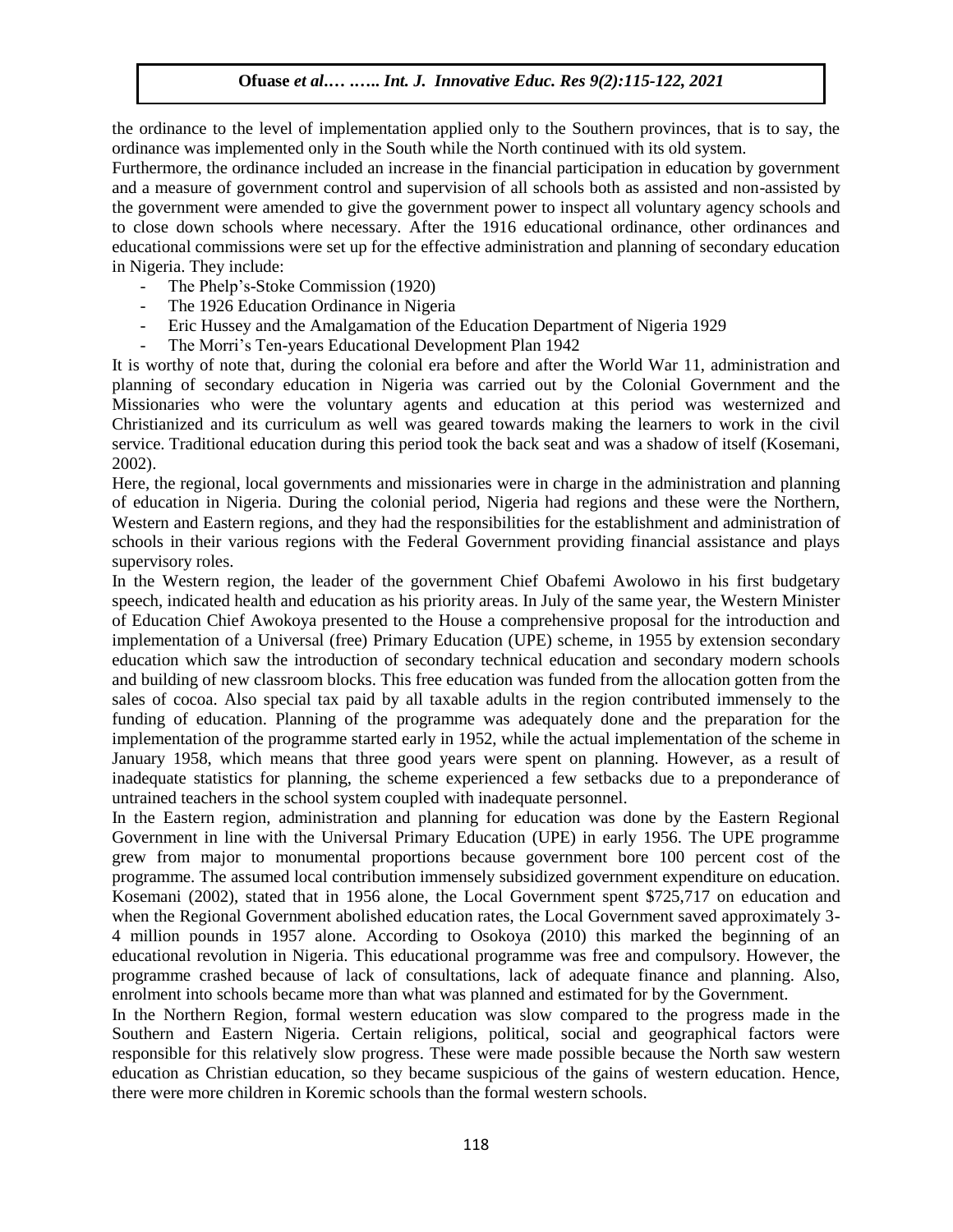Kosemani (2002) stated that the Northern elites realized that education was the key to social and economic growth and progress, without which the population of the North could not reasonably be expected to play any meaningful role in the affairs of an independent Nigeria. Thus, efforts were made to develop and expand educational facilities in Northern Nigeria between 1958 and 1960 in readiness for independence and beyond. The number of secondary schools rose from 5 in 1951 to 30 in 1958 and teacher institutes from 9 in 1946 to 36 in 1958.

#### **Administration and Planning of Secondary Education in Nigeria during the past Colonial Era between 1960 - 2014**

This period witnessed the government takeover of the administration and planning of schools from the missionaries and established more public secondary schools and unity Federal schools. The regions were replaced by states and the federal government allowed for states to establish and fund secondary schools. Thus, the first effective step in the direction of state control of education in Nigeria was taken in 1968. In that year, the Western States of Nigeria formulated Edict No.21 which established the states schools' board and local schools' board. The state schools' board was to take control of the teaching staff in secondary schools. According to article  $62.A(1)$  (p.58) of the edict, the state board and local board: shall have power to appoint teachers (including power to make appointment and transfer) and to dismiss and exercise disciplinary control over them". However, with the takeover of schools in the early 1970's the first and most far reaching step taken to overcome the divisiveness of voluntary agency control of Nigerian education was the introduction of the Universal (free) Primary Education (UPE) by the Federal Government in 1976. Under the UPE programme, the first three years of the secondary education was free.

This followed in 1977 by the National Policy on Education which gives comprehensive direction for the education system. For the first time, a unified policy replaced the various policies that originally characterized the education system. For the first time, the Nigerian was identified and in these objectives the Nigerian leaders indicated the type of society they envisaged, the type of individual they expect Nigerians to be and the type of idea they want to encourage. Consequently, the aims of education were necessarily derived from these five objectives in the National Policy on Education. With the publications of the National policy on Education, Local and State educational policies ceased to operate, for instance, before the introduction of the UPE programme on a national basis in 1976, the various states had their own educational policies. The North had a seven year primary school system, the West and East had six and this affected the entry level into secondary school in the North.

The Federal Government also took steps to eradicate the education system by launching the 6-3-3-4 system of education. That is, six years of primary education, three years of junior secondary education, another three years of senior secondary education and a minimum duration of four years for all degree programmes. At the primary levels, emphasis was placed on continuous assessment to the extent that first school leaving certificate is to be abolished when the implementation of the policy is at its fullest. At the post-primary levels, continuous assessment is to account for 40% of the grading system while at the tertiary level, the percentage is less but all the same, made compulsory as a component of the over-all grades of students.

The recent development in secondary education in Nigeria, is the introduction of the Universal Basic Education (UBE) programme. The UBE scheme was launched on  $30<sup>th</sup>$  September, 1999 in Sokoto, Sokoto state by then President Olusegun Obasanjo to specifically address the primary and junior secondary school levels. The UBE programme is a nine year basic educational programme, and its aim is to eradicate illiteracy, ignorance and poverty as well as stimulate and accelerate national development, political consciousness and national integration.

# **Various Education Plan in Nigeria**

Educational planning in Nigeria has gone through various stages in Nigeria, starting from the pre-colonial era down to the post-independent era. These plans include the following:-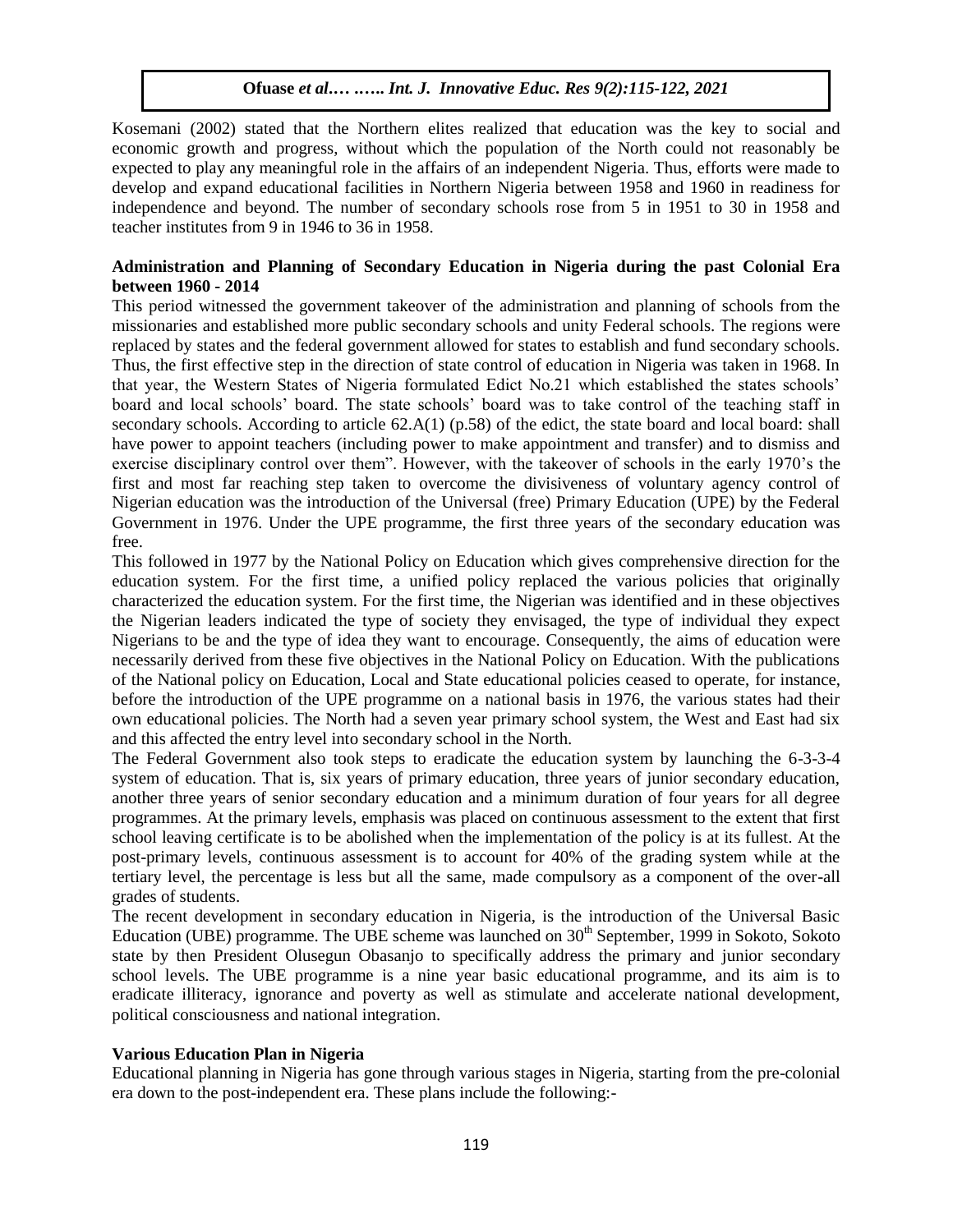- The 1942 Education Plan
- The 1944 Ten-year Education Plan
- The 1952 Education Plan
- The Eastern Region Education Plan (1953)
- The 1976 Education Plan
- The 1982 Education Plan
- The 1999 Education Plan: The UBE Programme

The 4-year Strategic Plan for the Development of the Education Sector, 2011-2015.

# **Challenges Faced in Secondary Educational Administration and Planning in Nigeria**

Education in Nigeria by extension secondary education for the past 100 years plus has faced several challenges in administration and planning. These challenges have to an extend affected the administration and planning of secondary education in the country.

Firstly, there is the challenge of uniformity. Before, the amalgamation of the Northern and Southern protectorates, the North and South had different educational system and after the amalgamation, the North went ahead with her Koranic schools and did not embraced the Western education, while in the South, Western education was embraced to the fullest. Also, during the pre-independent era, while the West and East had UPE programmes running for six years that of the North was nine years.

Secondly, the curriculum content of education during the colonial era was just to read and write and to enable the learner function in the civil service, these posed a great challenge for the locals.

Thirdly, lack of adequate funding is another challenge faced by secondary education in Nigeria in her 100 years of administration and planning. The UPE and UBE programmes were poorly funded and schools were not fully equipped to meet up with the standard abroad.

Fourthly, the challenges of poor planning. Planning involves decision making, projecting futuristic activities and goal oriented. The various educational programmes in Nigeria have been marred by poor planning in the sense that, the enrolment of students were more than the structures on ground and that led to the collapse of the UPE programme in Eastern Nigeria and presently our secondary schools are overcrowded by students, this is as result of poor planning.

Fifthly, lack of adequate and qualified teachers. Most secondary schools in Nigeria lacks adequate and qualified teachers. Some teachers in our secondary schools today are not even qualified to teach because most of them are not even registered with the Teachers' Registration Council of Nigeria (TRCN). The Teachers Registration Council of Nigeria TRCN (2004) stipulates that teachers in Nigerian schools must be registered members, but reverse seems to be the case in practice.

Lastly, is the challenge of strike. Secondary education in Nigeria has suffered from several strike actions from the Nigeria Union of Teachers, (NUT), Labour Union etc. No doubt, strike has slowed down the development of secondary education in Nigeria and this has also affected the quality of education in Nigeria.

# **The Way Forward**

Having discussed or accessed the challenges faced by the administration and planning of secondary education in Nigeria during the pre-colonial and post-independence era, the various ways forward were proposed by the paper.

- (1) The government and relevant stakeholders like private organizations, multi-national companies, NGOs etc should make adequate funds available to the educational section through regular donations, grants, etc.
- (2) There should be proper and adequate planning of educational programmes and activities to accommodate the growing population in the country through the establishment of more schools and rehabilitation of dilapidated old structures and more vocational programmes should be introduced in secondary schools to enhance skills acquisition and self-reliance.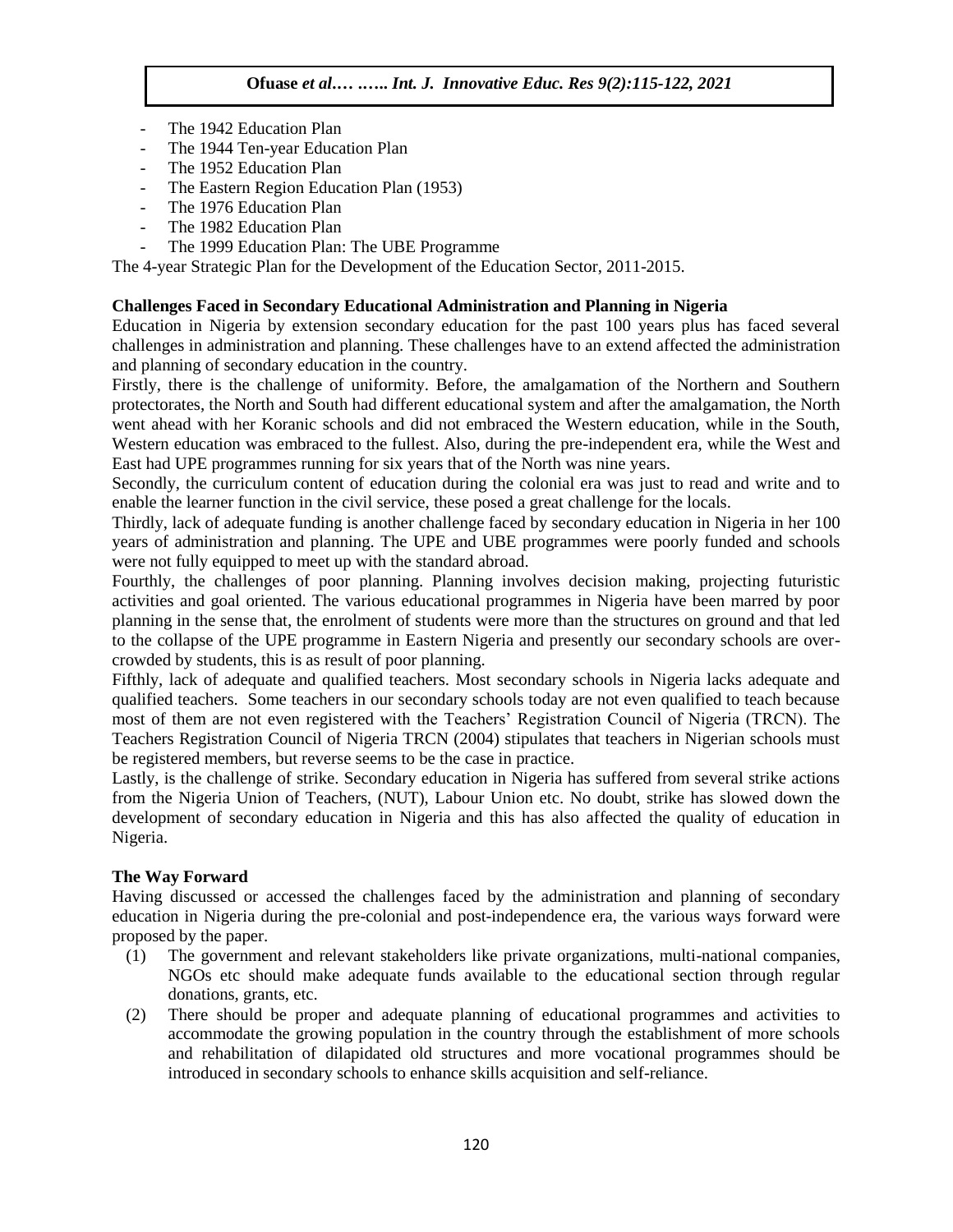- (3) The curriculum content of secondary education should be modified to accommodate the unity and integrate all ethnic groups in the country. Civic education should be taught and made compulsory in our secondary schools.
- (4) The government should allow private sector participation in the administration and planning of education in Nigeria and encourage them to establish schools by extension secondary schools and also give them tax free holidays.
- (5) The government should be up and doing in terms of supervision and inspection of educational activities, structures and programme through regular supervision and inspection of educational activities, structure and programmes, so as to maintain and keep up with the standard of education.

# **CONCLUSION**

100 years of education in Nigeria more especially the administration and planning of secondary education has gone through so many challenges, and it has also been characterized by so many failed programmes because of poor funding, planning of education programmes and poor implementation of educational policies and programme by the government just because they lack the political will to do so as well as administrative incompetence to manage and plan for education in Nigeria. These now gave rise to private sector to go into the establishment, administration, planning and management of education in Nigeria by establishing private schools with little or no proper planning thereby contributing to the falling quality of education in Nigeria.

Thus, if education in Nigeria should accomplish its aims and objectives as stated in the National Policy on Education NPE (2004) in the next 100 years, the government should live up to its responsibilities and put education in its priority list by increasing the budgetary allocation on education to the stipulated percentage given by the United Nations (UN) and the building of more educational facilities to accommodate secondary education and maintenance of the old dilapidated structures as well. If this is done, then, the next 100 years of secondary education in Nigeria will meet up with the goals and objectives of the Nation.

# **RECOMMENDATIONS**

The paper made the following suggestions:

- 1. The Government and relevant stockholder should invest or allocate more budgetary funds into secondary education to enable it meet up of with the skilled manpower needs of the country.
- 2. The relevant authority through the Federal Ministry of Education and State Ministries of Education should come together and have a uniform education system. Up till now, the North still have Koranic Education as opposed to Western education. Also, the UBE programme for Junior Secondary Education should be the same Nationwide.
- 3. The relevant authorities should ensure that the curriculum content in the south in the same as that of the North. Every education system in the country should have a uniforms curriculum irrespective of their religious background. Also the policy of Educationally Advantage Areas or States and Educationally Less Disadvantaged/Developed Area or state and catchment Areas and cutoff marks for unity schools should be abolished to give a balance in the admission process into these unity schools.
- 4. Government should carry out proper planning before introducing any programme into secondary education. UPE programme failed in some part of the country and the programme was replaced by UBE programme due to lack of proper planning. Presently, the UBE programme is having some challenges.
- 5. Teachers are the ones importing knowledge and skills into the learners, therefore they need to be trained and retrained to meet up with modern practices. Government should employ only qualified teachers who are registered with the Teachers' Registration Council of Nigeria (TRCN) to teach in secondary schools Nigeria.